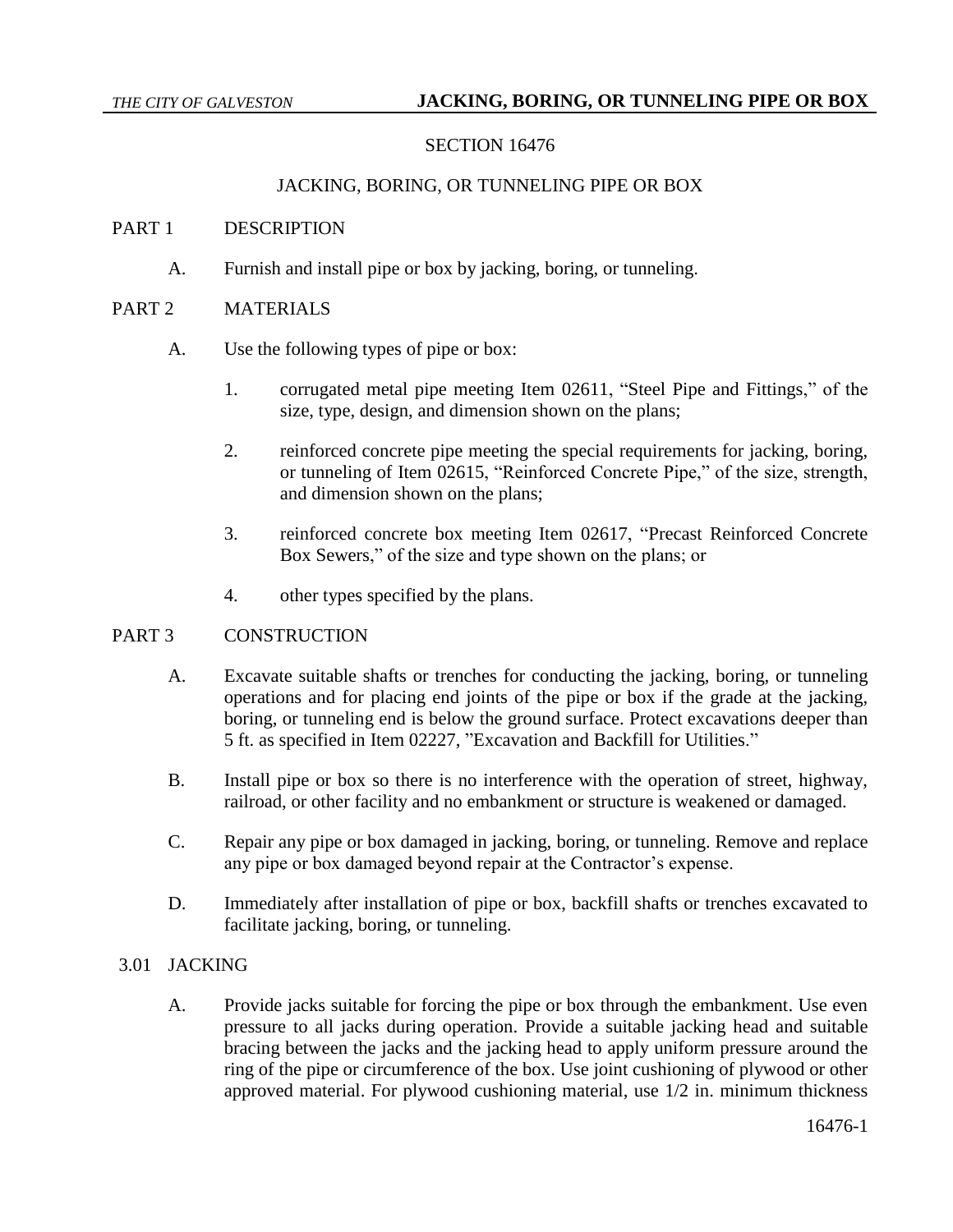for pipe diameter 30 in. or less, and use 3/4 in. minimum thickness for pipe diameter greater than 30 in. Use 3/4 in. minimum thickness for all boxes. Use cushioning rings of single or multiple pieces. Provide a suitable jacking frame or backstop. Set the pipe or box to be jacked on guides that support the section of the pipe or box, and direct it on the proper line and grade. Place the entire jacking assembly in line with the direction and grade of the pipe or box. In general, excavate the embankment material just ahead of the pipe or box, remove the material through the pipe or box, and force the pipe or box through the embankment with jacks into the space provided.

- B. Furnish a plan showing the proposed method of jacking for approval. Include the design for the jacking head, jacking support or backstop, arrangement and position of jacks, and guides in the plan.
- C. Ensure that excavation for the underside of the pipe for at least 1/3 of the circumference of the pipe conforms to the contour and grade of the pipe. Ensure that the excavation for the bottom slab of the box conforms to the grade of the box. If desired, over excavate to provide not more than 2 in. of clearance for the upper portion of the pipe or box. Taper this clearance to zero at the point where the excavation conforms to the contour of the pipe or box. Pressure-grout any over excavation of more than 1 in.
- D. The distance that the excavation extends beyond the end of the pipe or box must not exceed 2 ft. Decrease this distance as necessary to maintain stability of the material being excavated.
- E. Jack the pipe or box from the low or downstream end. The final position of the pipe or box must not vary from the line and grade shown on the plans by more than 1 in. in 10 ft. Variation must be regular and in 1 direction, and the final flow line must be in the direction shown on the plans.
- F. If desired, use a cutting edge of steel plate around the head end of the pipe or box extending a short distance beyond the end.

#### 3.02 BORING

- A. Bore from a shaft in an approved location provided for the boring equipment and workmen.
- B. Dispose of excavated material using a method approved by the Owner's Representative. Use water or other fluids in connection with the boring operation only as necessary to lubricate cuttings; do not use jetting.
- C. In unconsolidated soil formations, use a gel-forming colloidal drilling fluid consisting of high-grade, carefully processed bentonite to consolidate cuttings of the bit, seal the walls of the hole, and furnish lubrication for subsequent removal of cuttings and immediate installation of the pipe.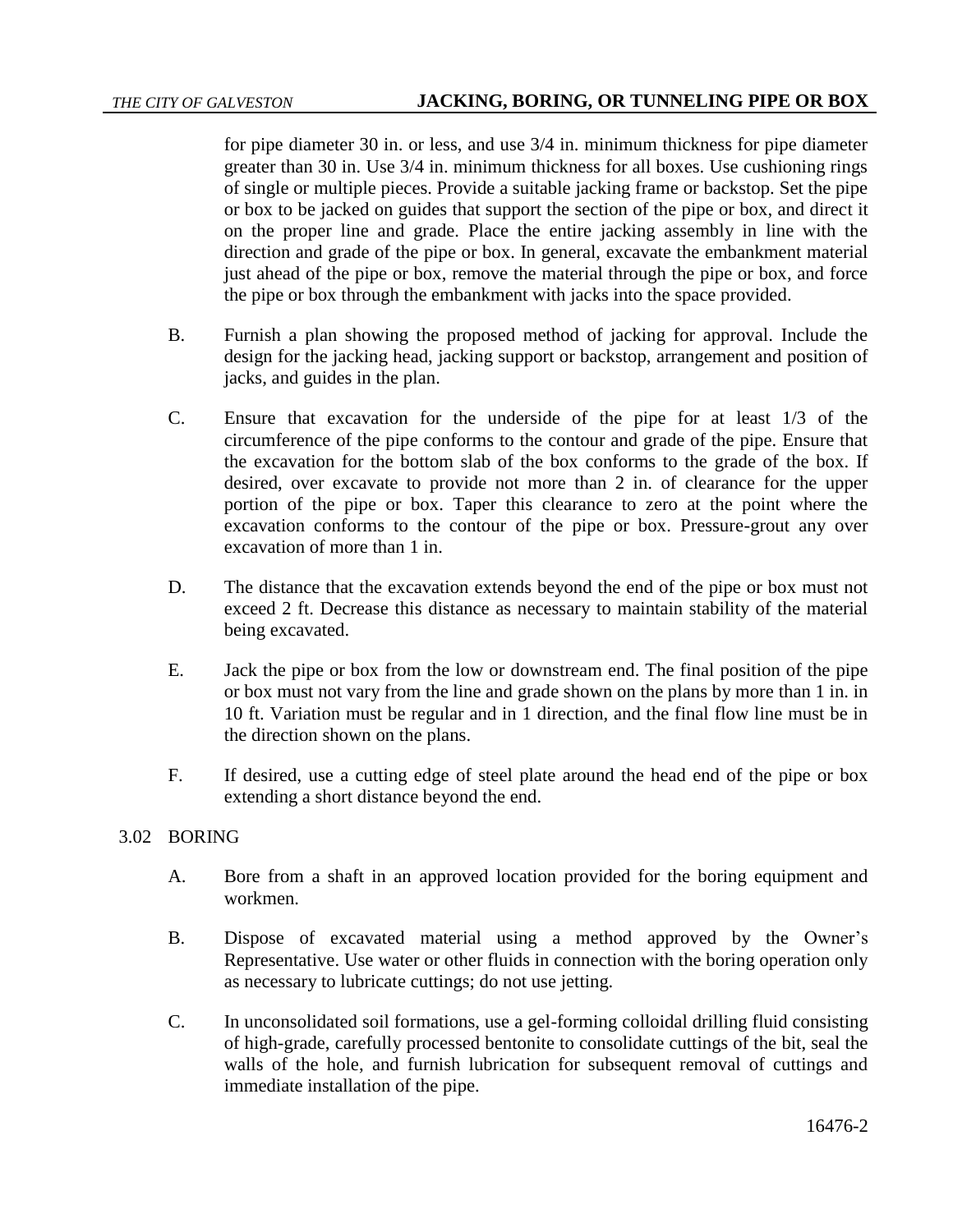- D. Allowable variations from line and grade are specified in Section 16476, Part 3, 3.01 "Jacking." Pressure-grout any over excavation of more than 1 in.
- E. Use a pilot hole or auger method for the boring.
	- 1. Pilot Hole Method
		- a. Bore a 2 in. pilot hole the entire length of the crossing, and check it for line and grade on the opposite end of the bore from the work shaft. This pilot hole will serve as centerline for the larger diameter hole to be bored.
	- 2. Auger Method
		- a. Use a steel encasement pipe of the appropriate diameter equipped with a cutter head to mechanically perform the excavation. Use augers of sufficient diameter to convey the excavated material to the work shaft.

#### 3.03 TUNNELING

- A. Use an approved tunneling method where the characteristics of the soil, the size of the proposed pipe, or the use of monolithic pipe would make the use of tunneling more satisfactory than jacking or boring or when shown on the plans.
- B. When tunneling is permitted, ensure that the lining of the tunnel is of sufficient strength to support the overburden. Submit the proposed liner method for approval. Approval does not relieve the Contractor of the responsibility for the adequacy of the liner method.
- C. Pressure-grout the space between the liner plate and the limits of excavation.

## 3.04 JOINTS

A. If corrugated metal pipe is used, make joints by field bolting or by connecting bands, whichever is feasible. If reinforced concrete pipe is used, make the joints in accordance with Item 02615, "Reinforced Concrete Pipe." If reinforced concrete box is used, make the joints in accordance with 02617, "Precast Reinforced Concrete Box Sewers."

#### PART 4 MEASUREMENT

- A. This Item will be measured by the foot between the ends of the pipe or box along the flow line.
- B. This is a plans quantity measurement Item. The quantity to be paid is the quantity shown in the proposal. Additional measurements or calculations will be made if adjustments of quantities are required.